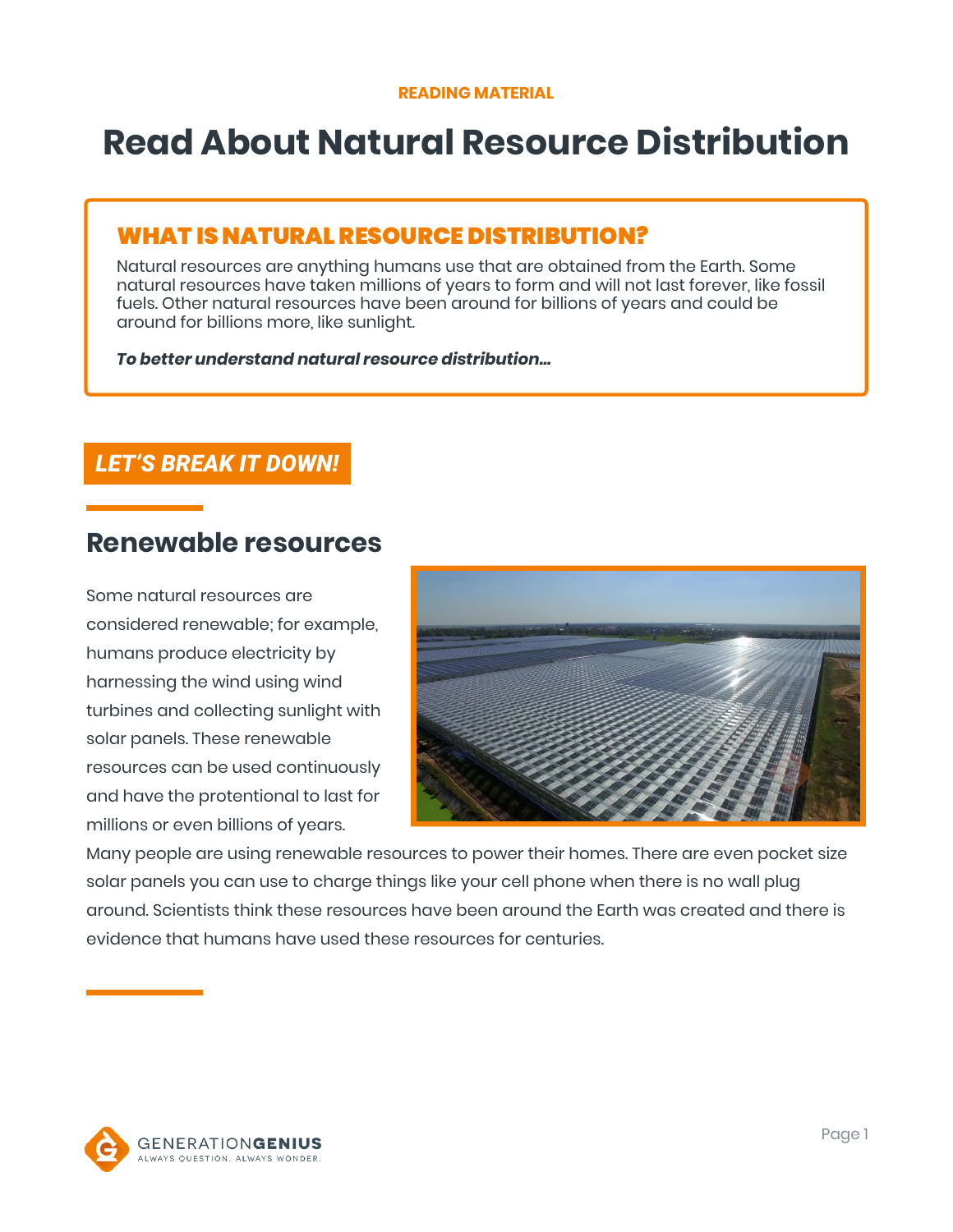# **Non-renewable resources.**

Some of Earth's resources are considered non-renewable, which means they cannot be replenished within a person's lifetime and include things like fossil fuels, precious metals, and groundwater aquifers. As humans use non-renewable resources, they need to consider alternative products to replace



these resources as they continue to be depleted. Currently, scientists are developing alternative ways to power cars, like electricity and hydrogen, to decrease their dependency on fossil fuels. There are other problems with using non-renewable resources such as when extraction damages the environment.

# **Earth can be divided up into "four spheres" that all contain natural resources.**

Earth is made up of the geosphere, atmosphere, biosphere, and hydrosphere. Each of the four spheres contain resources that humans need. The geosphere contains soil, minerals, and metals. Gases that plants and animals need for survival, like oxygen and carbon dioxide, are part of the atmosphere.



The biosphere comprises all the living things on Earth. The hydrosphere makes up all water found on Earth, including water vapor, ice, and liquid water.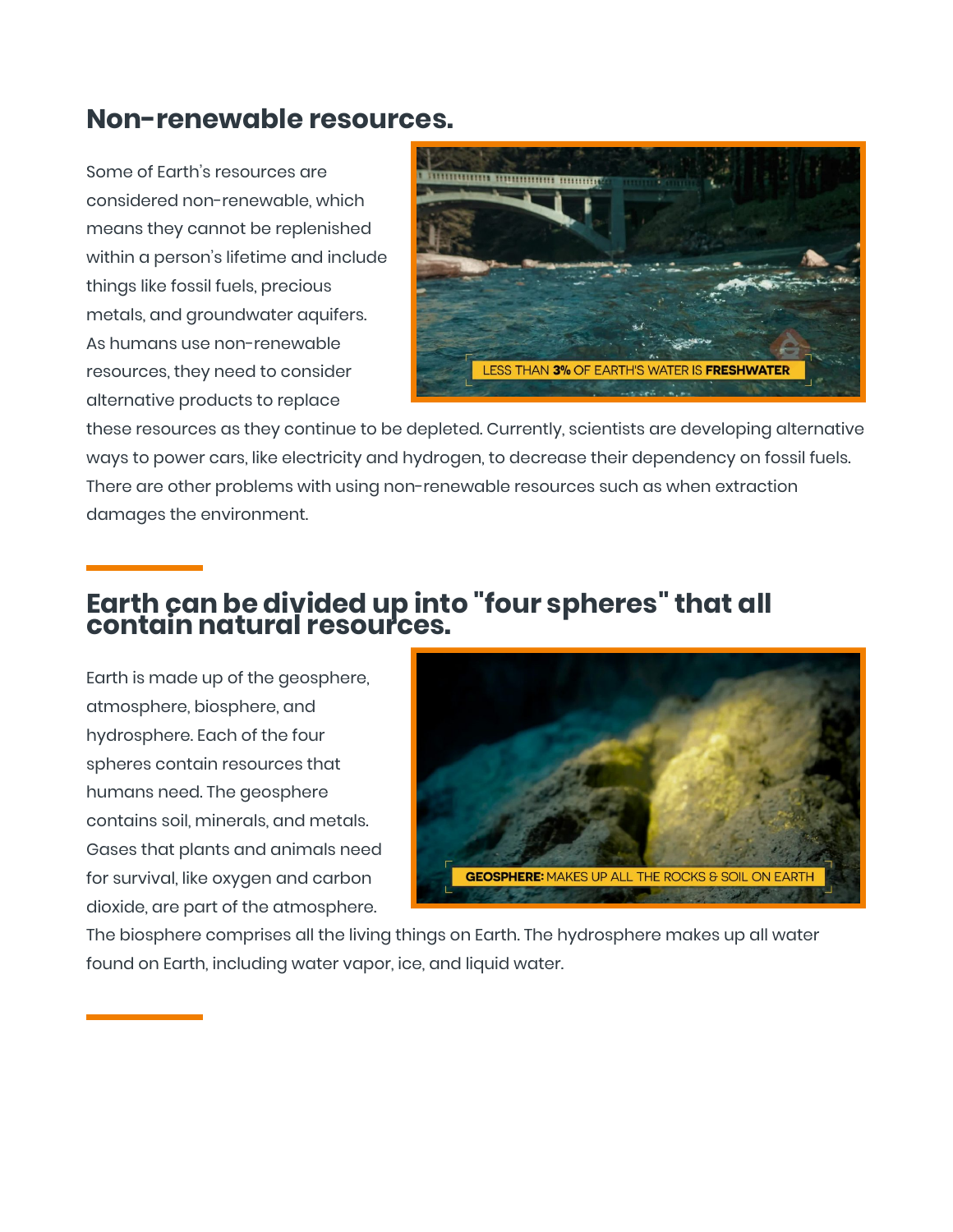# **Fossil fuels are made from ancient living things.**

Fossil fuels are considered a nonrenewable resource and include things like oil, natural gas, and coal. Fossil fuels were made from the decomposition of once-living things. As these dead organisms decomposed, they created huge deposits of these fossil fuels underground in certain parts of



Earth. For example, oil was created when large amounts of plankton, found in water, decomposed. This is why we find large amounts of oil buried under the sea floor and in regions that used to be covered in water. Since all living things contain carbon, fossil fuels emit carbons when they are burned, producing what we call carbon emissions.

# **Careers in Science: Conservation biologist**

A conservation biologist studies how humans impact the environment when they are searching for and extracting natural resources from the Earth. These scientists keep track of the environment both before and after the activities to ensure that what humans are doing affect the natural environment as little as



possible. Many different kinds of things need to be considered before we take things from Earth, including making sure humans are not destroying the habitat of endangered species. Conservation biologists also make sure when accidents happen that the environment is restored as best as possible so the environment is not damaged beyond repair.

## *NATURAL RESOURCE DISTRIBUTION VOCABULARY*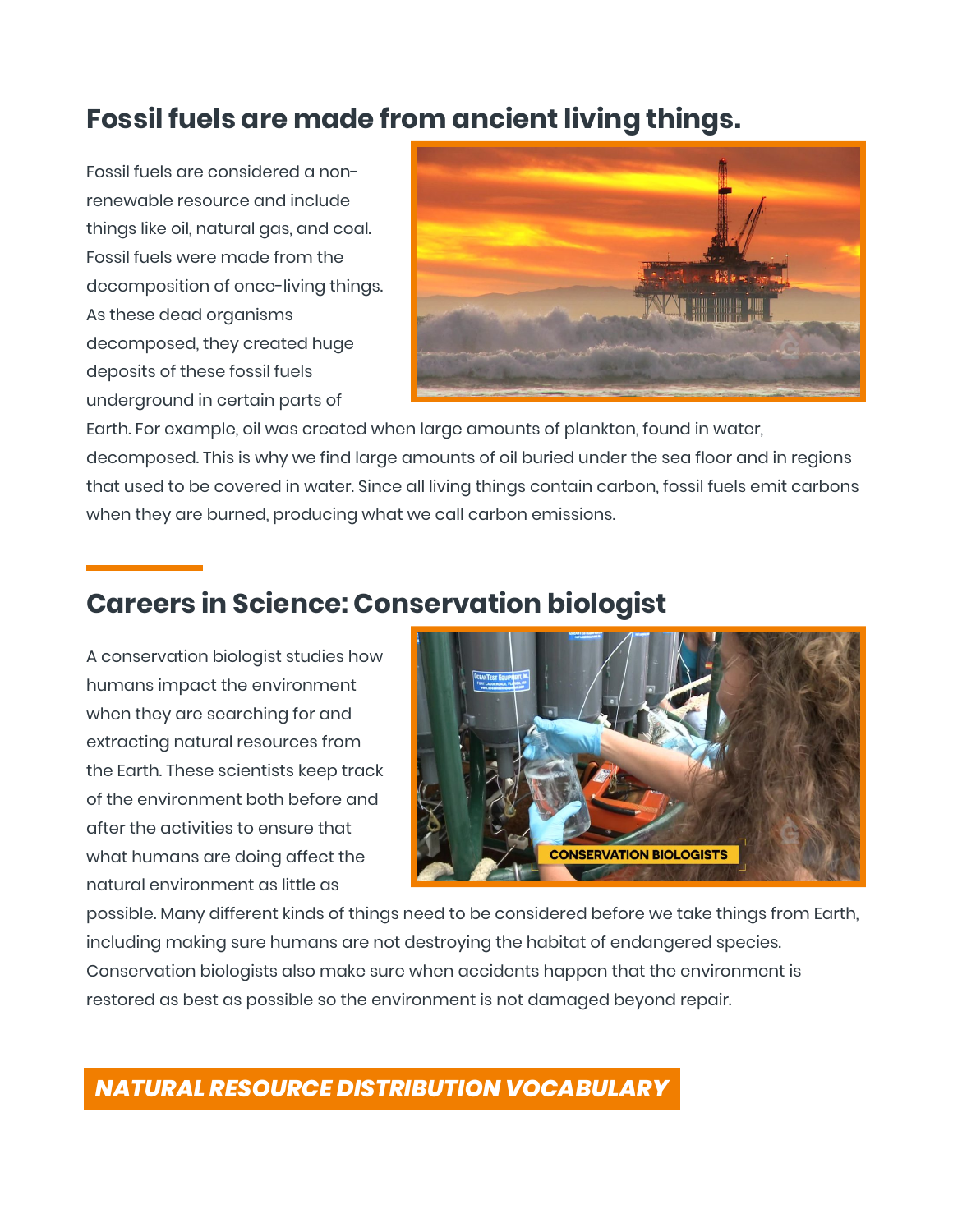| <b>Natural</b><br><b>resources</b>    | Are things humans use that occur naturally in nature.                                                                                                                                              |
|---------------------------------------|----------------------------------------------------------------------------------------------------------------------------------------------------------------------------------------------------|
| <b>Renewable</b><br><b>resources</b>  | Are things like the Sun, wind, and water that can be used indefinitely to provide humans<br>with something they need.                                                                              |
| Non-<br>renewable<br><b>resources</b> | Are things that will eventually run out that cannot be replaced within a person's lifetime,<br>like fossil fuels (oil, coal, natural gas) and fresh water.                                         |
| <b>Geologic</b><br><b>processes</b>   | Earth's naturally occurring movements like plate tectonics, weathering, and erosion.                                                                                                               |
| <b>Gold</b>                           | Is a metal that is considered rare (not easily found). This natural resource along with<br>platinum, silver, and some others are referred to as precious metals.                                   |
| <b>Fossil fuels</b>                   | Are deposits of substances many people use for energy. Oil, coal, and natural gas deposits<br>are found underground in some parts of the world and were formed from decomposing<br>organic matter. |

## *NATURAL RESOURCE DISTRIBUTION DISCUSSION QUESTIONS*

#### **Give some examples of how we use natural resources.**

Fuel for cars, heating our homes, and industry; wood for building; sunlight and wind to generate electricity.

#### **Where are natural resources found on Earth?**

Some natural resources like sunlight and wind are found everywhere, but other natural resources are unevenly distributed. Resources like oil, coal, and natural gas are only found where conditions were favorable to grow and preserve large quantities of animal or plant matter. Forests only grow in certain soils and temperature zones. Some countries have more groundwater than other countries.

#### **Why would a job like a conservation biologist be important?**

Conservation biologists study the affect humans have on the environment to make sure humans are not hurting the ecosystem when they take natural resources. These scientists make sure when people are mining for coal or drilling for oil they are disturbing the environment as little as possible.

#### **Explain how plate tectonics are responsible for where we find some of our natural resources.**

Metal ores are found near plate boundaries; magma that forms due to subduction can heat water in the ground. Hot water can dissolve minerals from one place and then carry and deposit